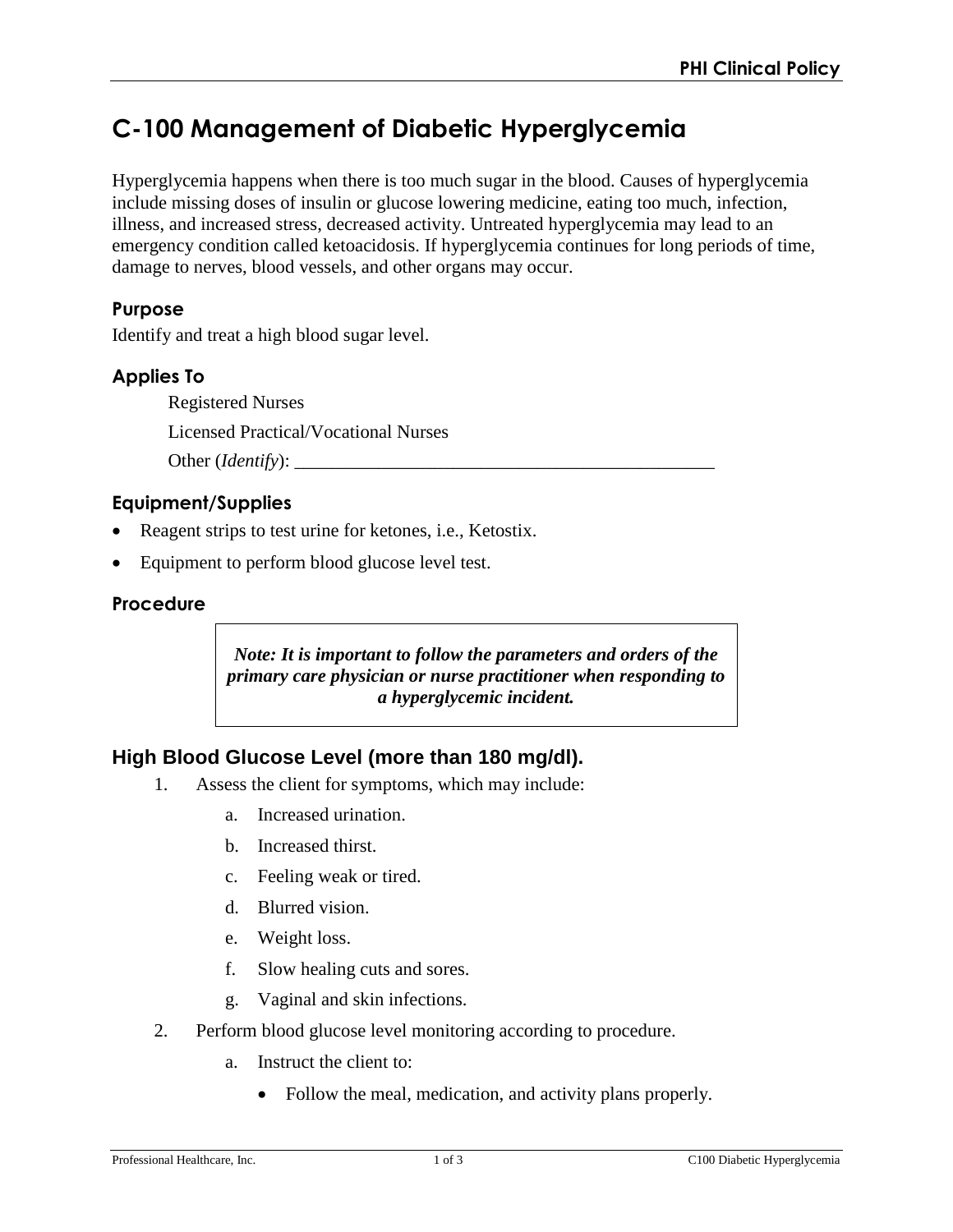- If appropriate, follow sick day guides as given by the primary care physician or nurse practitioner.
- Test urine for ketones as ordered by physician.
- Repeat blood glucose level every four hours until normal.

# **Very High Blood Glucose Level (over 350 mg/dl)**

- 1. Assess the client for symptoms, which are the same as for high blood glucose level, but with:
	- a. Loss of appetite
	- b. Nausea, vomiting.
	- c. Abdominal pain.
	- d. Dehydration (dry mouth and skin).
	- e. Fruity, acetone breath.
	- f. Deep, rapid breathing.
	- g. Drowsiness/restlessness.
	- h. Ketones in urine.
	- i. Ketoacidosis, hyperosmolar coma.
- 2. If any of the above symptoms are present,
	- a. Check the blood sugar
	- b. Call doctor if blood sugar is more than 300 mg/dl
	- c. Test ketones per physician orders
	- d. If the client is unconscious, call the emergency number to get help immediately.
- 3. Administer additional insulin as directed.
- 4. Instruct the client to drink only fluids without sugar (tea, broth, or diet soda) often.
- 5. If condition remains the same or worsens, instruct the client to go to the hospital.
- 6. Prevention guidelines to be reviewed with client/caregiver:
	- a. Take medications as directed
	- b. Follow meal plan and dietary guidelines
	- c. Follow the exercise program
	- d. Check blood sugar levels regularly

## **Documentation Guidelines**

Document in the clinical record:

1. Blood glucose level.